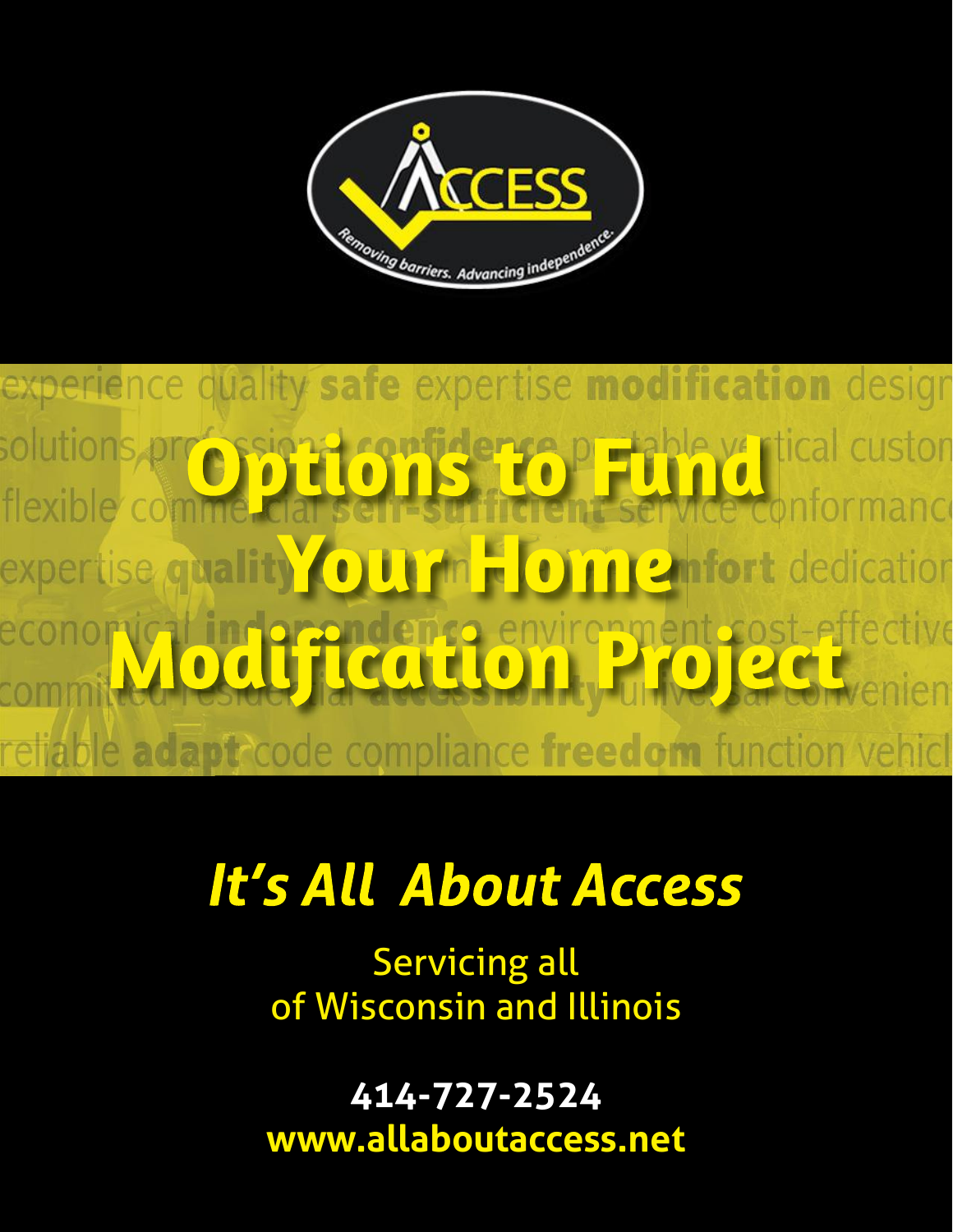

# **We welcome the opportunity to assist you with locating a funding source to help pay for accessibility modifications to your home.**

**Please contact Access to speak with our social worker, who is knowledgeable regarding available resources.**



## **Department of Health Services Wisconsin - DHS**

*608-266-1865 https://www.dhs.wisconsin.gov/contacts.htm*

## **Community Care Family Care**

*Corporate Headquarters:*  205 Bishops Way, Brook*field, WI 53005 Phone: (414) 231-4000 | Toll Free: 1-866-992-6600 TTY: Call the Wisconsin Relay System at 711*

**WisLoan Program** is an alternative loan program for Wisconsin citizens with disabilities who desire to purchase assistive devices or services.

- \* Assistive devices include: hearing aids, vehicles with modifications, computers, electric scooters and home modifications e.g. ramp or bathroom access.
- \* Focus on ability to repay the loan but perfect credit is not necessary to obtain a loan.
- \* To apply for a loan you must be: over 18 years old, a Wisconsin resident, purchasing assistive devices or making an accessible home modification and either have a disability or be purchasing the equipment for a person with a disability.

**Wisconsin Telework Loan Program** is a statewide, alternative loan program that allows Wisconsin residents with disabilities to purchase computers and other equipment needed as entrepreneurs to start a home-based business or work for an employer out of their home.

Contact: WisLoan Program Coordinator, 414-291-7520

**Friends of Man**, every dollar contributed by donors goes directly to aid individuals and families in need of assistance. Friends of Man was founded to provide donors with the opportunity to have 100% of their gift used for charitable purposes. No money whatsoever is taken out for administrative expenses - and there are no salaries. How is this done? All operating expenses of the charity are paid by the volunteers through their donations to the Institute for the New Man. That's why all charitable contributions to Friends of Man are used 100% -- dollar for dollar -- to help those in need.

## **What Friends of Man Does**

Friends of Man helps people of all ages with a large variety of needs:

- \* Mobility Equipment: (prostheses, wheelchairs, van lifts, and modifications, ramps, home modifications)
- \* Medical Equipment and Procedures
- \* Hearing Aids, Dentures,Glasses
- \* Basic Needs: Clothing for Children, Food
- \* Short-term Daycare, Prescriptions, Cobra/Health Insurance and More!!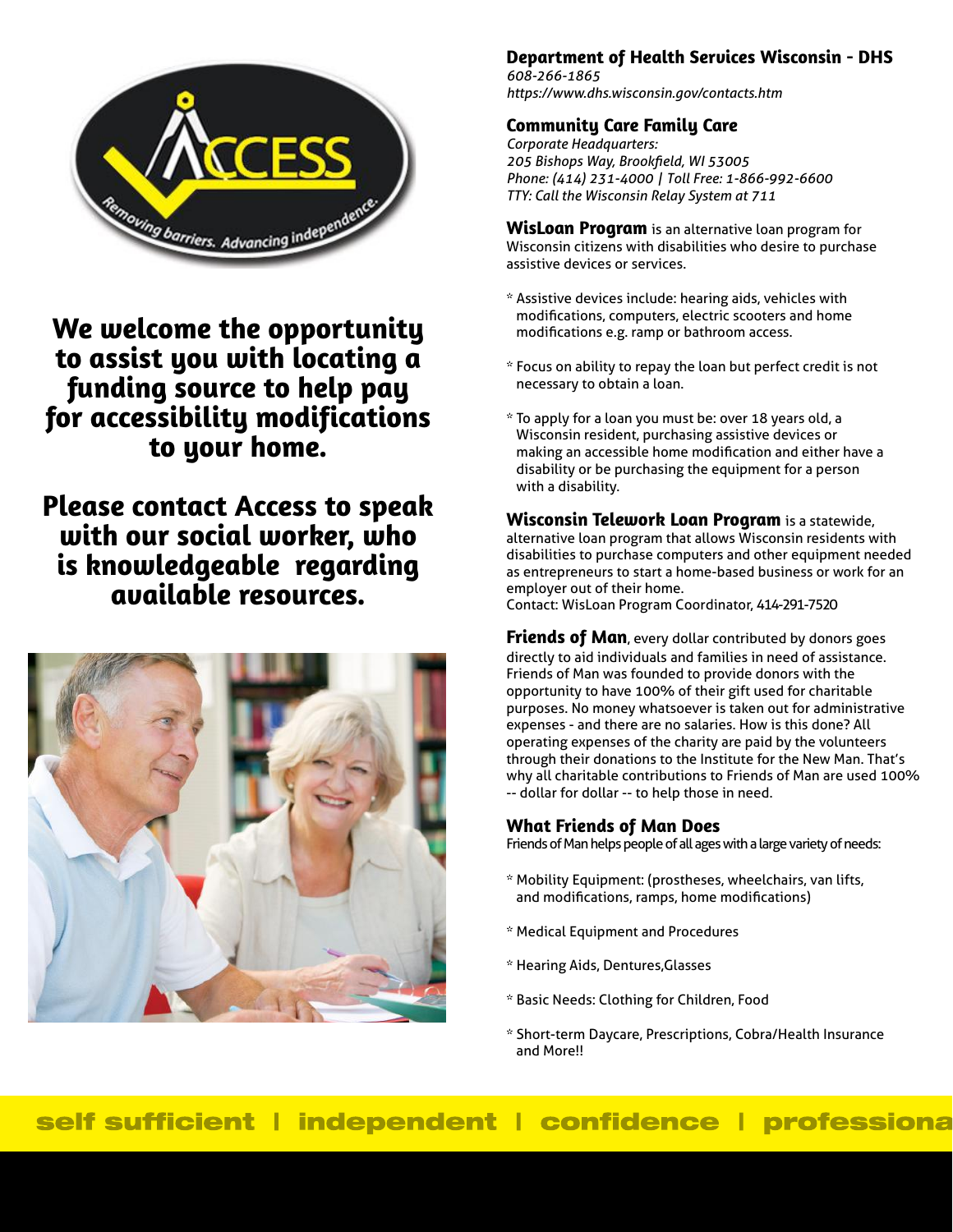## **How Friends of Man Works**

Referring Professionals (health care and social workers, clergy, counselors, etc.) submit applications on behalf of people in need of assistance. (Applications are accepted only from referring professionals.) Friends of Man carefully considers all requests, and if the application is approved, Friends of Man pays a vendor for the needed items or services. Friends of Man also has a Children's Assistance Program where any teacher, school nurse, counselor, or principal can submit an application on behalf of a child who may need clothing, eyeglasses, medication, or another item of genuine need.

## **Friends of Man**

*P.O. Box 937 Littleton, CO 80160-0937 (303) 798-2342 http://www.friendsofman.org/*

## **Veteran's Administration**

If you served in the military, the Veteran's Administration (VA) is definitely the first place you should go to inquire about stair lift funding. The VA has a few different options available to fund your "stair glide," as they're called by the organization.

## **Variety Club**

*www.usvariety.org 262-777-2090*

**Variety Club** has been helping children in need since 1927, and it all begins with people like you. At the heart of Variety's achievements are the remarkable contributions of people in the community, and it is only through their time and effort that we are able to do so much for special children everywhere. Variety's impact is felt year round in the lives of children of each community where we have a local chapter. Each Board of Directors is made up of altruistic business men and women working at the grassroots level to bring money and assistance where it is needed the most. Because each chapter is the best judge of the needs in its own community, Variety encourages local chapters to create their own fundraising events.

*info@usvariety.org*

## **Muscular Dystrophy Family Foundation**

#### *(317) 615-9140*

*www.mdff .org*

Muscular Dystrophy Family Foundation's No Boundries exists to provide resources, services, and adaptive equipment to enable patients with muscular dystrophy and their family members to live independent and productive lives.

## **The National Multiple Sclerosis Society**

*(800) 344-4867*

#### *www.nationalmssociety.org*

The National Multiple Sclerosis Society's Direct Assistance program relieves some of the financial burden that comes with purchasing the goods and services needed to manage MS when other resources (private insurance, Medicare, Medicaid, or other personal/community resources) aren't available. The Society helps people affected by MS by funding cutting-edge research, driving change through advocacy, facilitating professional education, and

providing programs and services that help people with MS and their families move their lives forward.

## **Easter Seals**

*(800) 221-6827*

*www.easterseals.com*

Easter Seals Disability Services offers help, hope and answers to more than a million children and adults living with autism and other disabilities or special needs and their families each year. Services and support are provided through a network of more than 550 sites in the U.S. and through Ability First Australia. Each center provides exceptional services that are individualized, innovative, family-focused and tailored to meet specific needs of the particular community served.

#### **SOURCES FOR WISCONSIN DISABILITY GRANTS AND ASSISTANCE**

Division of Vocational Rehabilitation (DVR), State of WI The DVR in Wisconsin serves state residents with a significant disability-related barrier to employment. It may provide you with a disability grant for a wheelchair van or accessibility equipment and modifications if this will make you better able to find and hold a job. Contact your local branch.

## **Governor's Committee for People with Disabilities (GCPD)**

GCPD began in 1948 to help people with disabilities find work. In 1976, it broadened its mission considerably. Now, it's an eminently useful resource for all aspects of living in Wisconsin with a disability. Ask about monetary aid for acquiring a vehicle appropriate for your needs.

*1 W. Wilson Street, Room 437 Madison, WI 53703*

## **The Great Lakes ADA Center**

*(608) 261-7816*

The Great Lakes ADA Center's mission is to increase awareness and knowledge with the ultimate goal of achieving voluntary compliance with the Americans with Disabilities Act. This is accomplished within targeted audiences through provision of customized training, expert assistance, and dissemination of information developed by various sources, including the federal agencies responsible for enforcement of the ADA. We are not an enforcement or regulatory agency, but a helpful resource supporting the ADA's mission to "make it possible for everyone with a disability to live a life of freedom and equality. *University of Illinois at Chicago*

*Institute on Disability & Human Development (MC 728) 1640 West Roosevelt Road, Room 405 Chicago, IL 60608*

# **Independent Living Council of Wisconsin (ILCW)**

*(312) 413-1407*

ILCW is made up of Governor-appointed members whose prime directive is to make independent living as much a reality as possible for aging and disabled Wisconsin residents. The Council works to facilitate full inclusion in a number of ways, but it does not award grant money directly to individuals. However, it will assist you in finding groups that do.

*201 W. Washington Ave., Ste. 110 Madison, WI 53703*